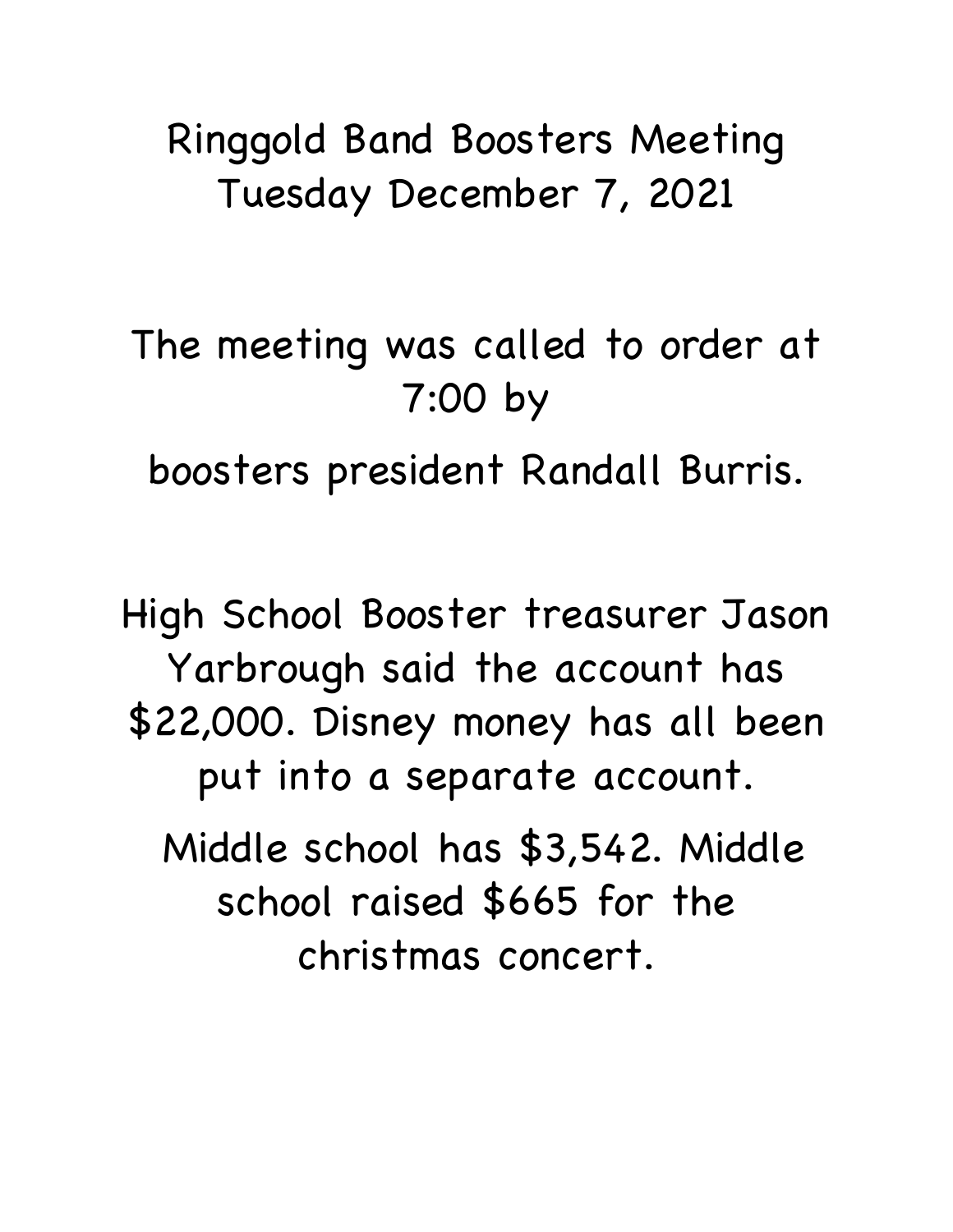Snap Raise has only raised \$4,445 for high school and \$1,150 for middle school. This is going towards general fund.

 Disney Raffle Tickets are \$5 each or 5 for \$20. Feb 1st the second deposit is due. Feb 15th the remaining balance is due.

January 6 2022 Facebook Live for the raffle.

Middle School Director Report: Mr. Garland

Thanks to ALL for a great marching season!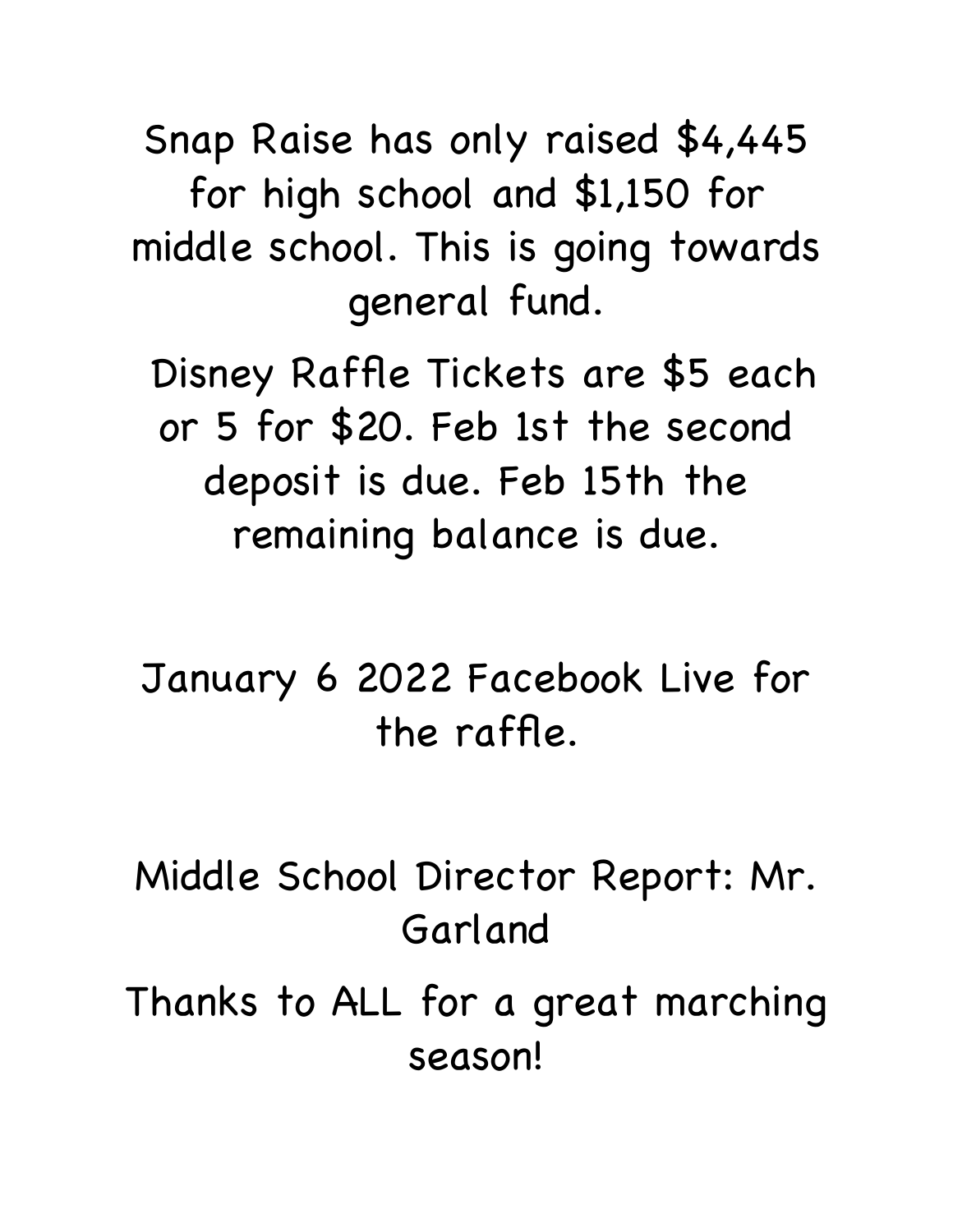## Christmas Concert went well. Jan 8th All State March 8th Winter Concert

## High School Band Director Report: Mr. Wright

Thanks to all the chaperones for taking good care of the kids. Thanks to all the concession and spirit tent workers. Thanks to bus parking Dads and gate openers. Thanks to all 3rd quarter meal workers and bus drivers.. Thanks to Brandon Buely for driving the semi and to the dads that pulled the trailers.